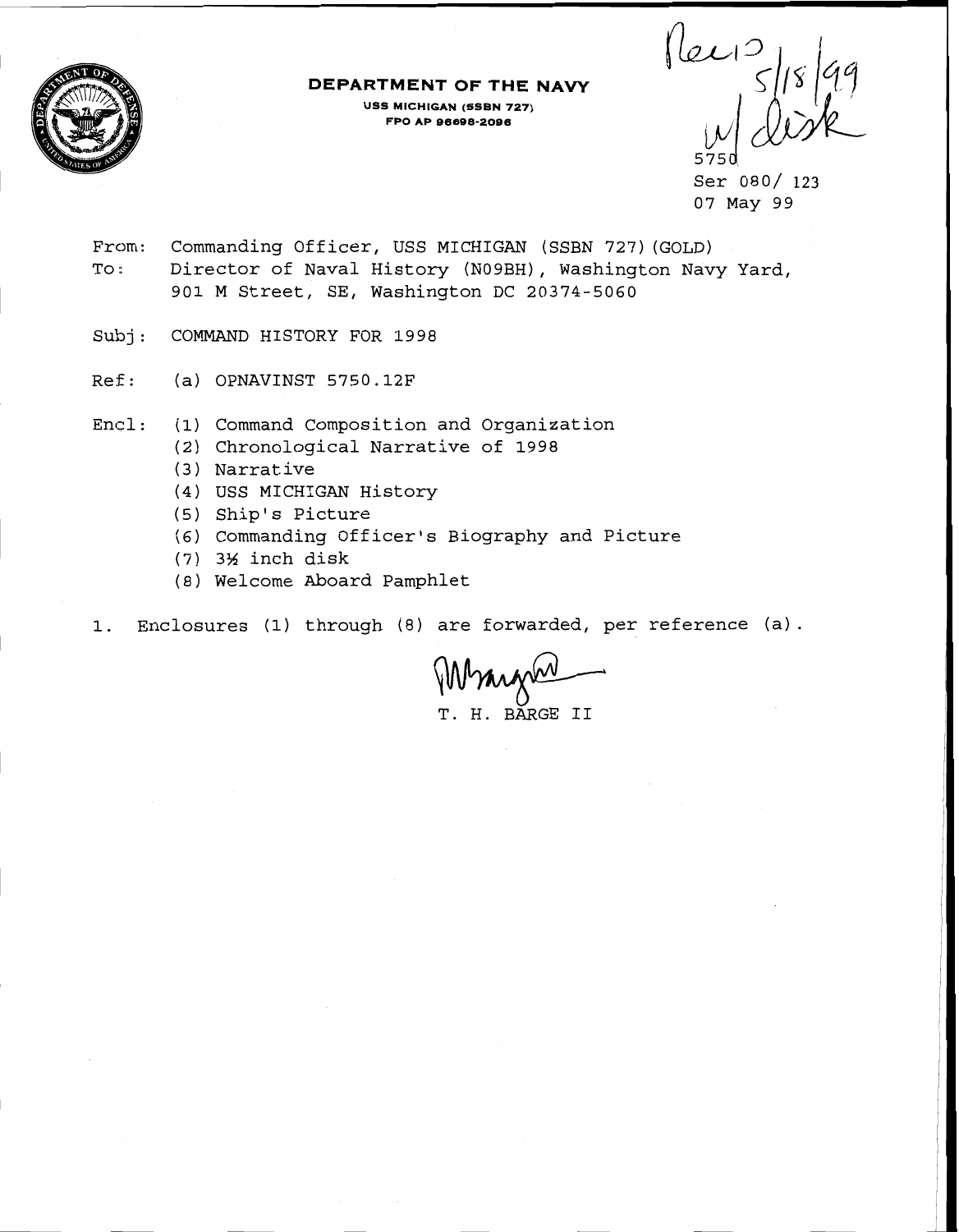## USS MICHIGAN (SSBN 727) Command Composition and Organization

1. Mission. The mission of the SSBN 726 class submarine is to provide strategic deterrence against hostile attack by maintaining a continuous capability to deliver strategic missile attacks against hostile targets. In order to carry out this mission, SSBN 726 class submarines are designed to:

a. Operate at sea for extended periods as a highly reliable, survivable deterrent to a nuclear attack by a foreign power, and to destroy land targets with strategic, nuclear-armed missiles.

b. Minimize the probability of detection by any potential threat.

c. Operate defensively against submarine and surface ship threats as necessary to accomplish the mission.

2. Organization: USS MICHIGAN, the second in the Trident Class of nuclear strategic ballistic missile submarines, is commanded by Commander Thomas H. Barge, I1 (Gold Crew) and Commander Clare W. Hanson, I1 (Blue Crew) .

There are presently eight Trident submarines assigned to Submarine Squadron 17, commanded by Captain Glen Ward.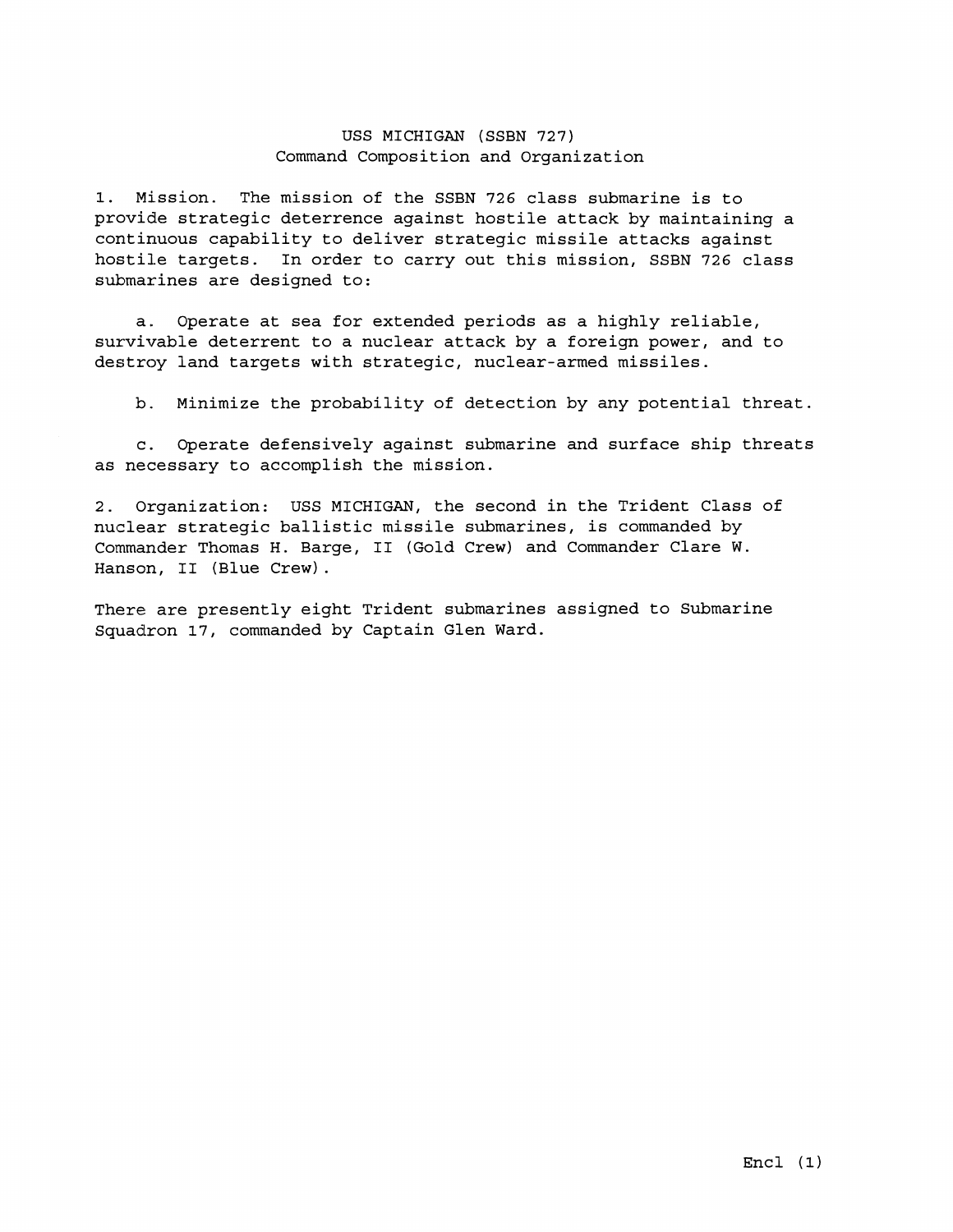USS MICHIGAN (SSBN 727) (GOLD) Chronological Sequence of Events

| Date                          | Event                                                                                                                                                                                                                 |
|-------------------------------|-----------------------------------------------------------------------------------------------------------------------------------------------------------------------------------------------------------------------|
| $01 - 21$ Jan                 | The Gold Crew continues Refit Period.                                                                                                                                                                                 |
| $23 - 25$ Jan                 | At sea Refresher Training (REFTRA).                                                                                                                                                                                   |
| 25 Jan                        | Commence strategic deterrent patrol.                                                                                                                                                                                  |
| $06 - 08$ Apr                 | Successfully completed Operational Reactor Safeguards<br>Examination (ORSE) receiving a grade of "Excellent."                                                                                                         |
| 08 Apr                        | Returned to port Bangor, WA; completed Patrol 48,<br>500th Trident patrol.                                                                                                                                            |
| $09 - 11$ Apr                 | Exchange of Command. Blue Crew relieves the Gold<br>Crew.                                                                                                                                                             |
|                               | 10 Apr - 14 May Refit Assist period.                                                                                                                                                                                  |
| 15 May - 25 May Leave Period. |                                                                                                                                                                                                                       |
|                               | 26 May - 31 Jul Off - Crew Training period.                                                                                                                                                                           |
| 19 Jun                        | Change Of Command. Commander Thomas H. Barge, II<br>relieves Commander J. E. Sears as Commanding Officer<br>USS MICHIGAN (GOLD).                                                                                      |
| 19 Jun - 6 July Leave Period. |                                                                                                                                                                                                                       |
| $01 - 04$ Aug                 | Exchange of Command. Gold Crew Relieves the Blue Crew.                                                                                                                                                                |
| $05 - 31$ Aug                 | Refit Period.                                                                                                                                                                                                         |
| 01 Sep                        | DABOB Bay Trials                                                                                                                                                                                                      |
| 03 Sep - 07 Sep               | At sea Refresher Training. (REFTRA)                                                                                                                                                                                   |
| 07 Sep                        | Commence strategic deterrent patrol.                                                                                                                                                                                  |
| $07 - 08$ Oct                 | Arrive at Point Loma, San Diego to load MK48 Torpedoes in<br>preparation for Tactical Weapons Proficiency and a Tactical<br>Readiness Evaluation. Ship Moored outboard the USS MCKEE.                                 |
| $09 - 15$ Oct                 | Successfully completed a Tactical Weapons Proficiency<br>Inspection and a Tactical Readiness Evaluation.<br>The ship<br>received a grade of "Above Average" and was designated as a<br>COMSUBPAC TRE "Top Performer." |
| $16 - 22$ Oct                 | In-port Point Loma, San Diego for port visit and DON<br>congressional tour.                                                                                                                                           |
| $17 - 18$ Nov                 | Successfully completed a Naval Technical Proficiency<br>Inspection (NTPI) receiving grades of "Outstanding" in all<br>10 areas evaluated.                                                                             |
| 18 Nov                        | Returned to port Bangor, WA; completed Patrol 50.                                                                                                                                                                     |
| $19 - 21$ Nov                 | Blue Crew relieves the Gold Crew.<br>Exchange of command.                                                                                                                                                             |
| 20 Nov- 20 Dec                | Refit Assist period.                                                                                                                                                                                                  |
| 20 Dec - 31 Dec               | Holiday Stand down.                                                                                                                                                                                                   |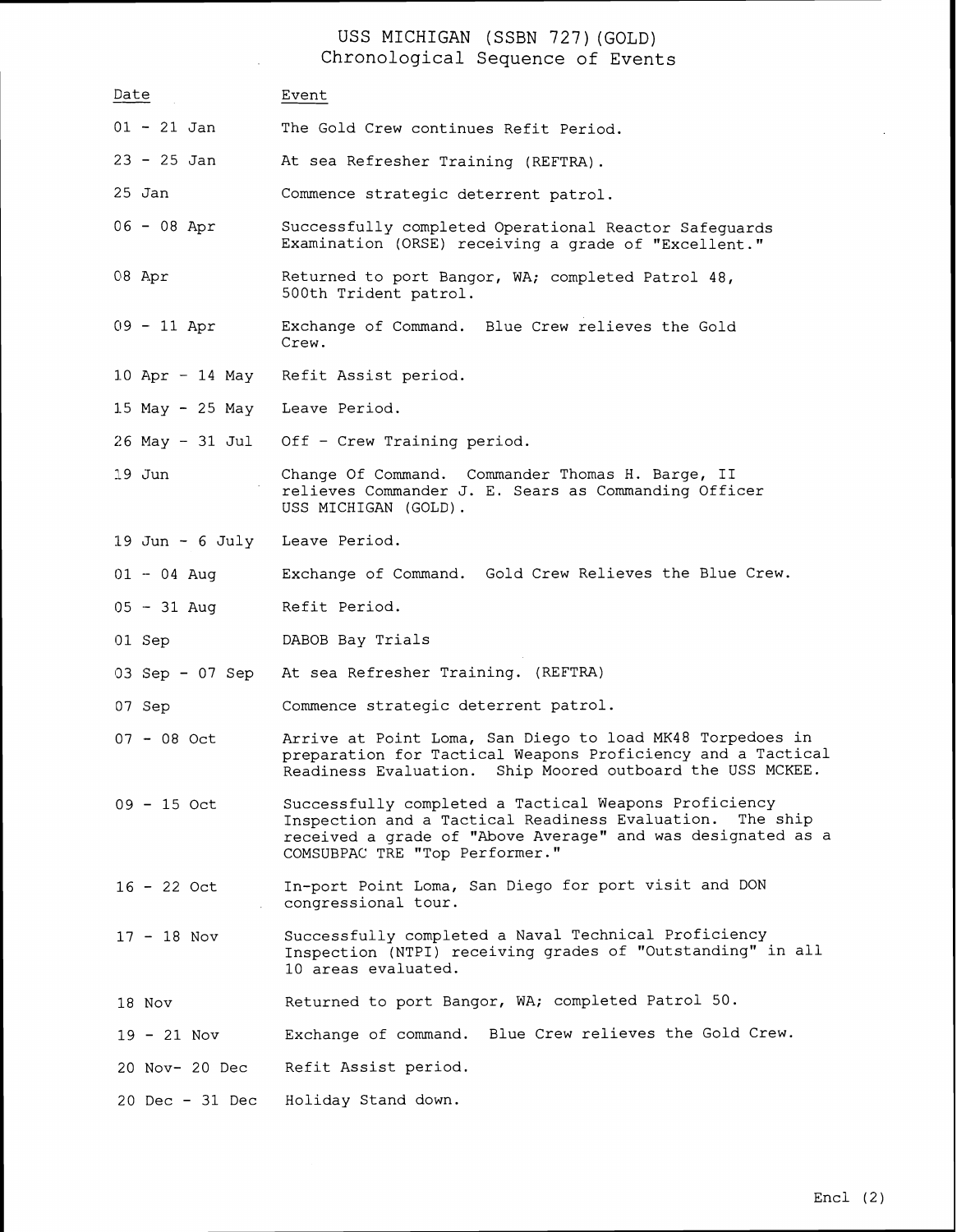## **Narrative**

No narrative is provided. The events listed in the chronology need no **further amplification.** 

 $\mathcal{A}^{\mathcal{A}}$